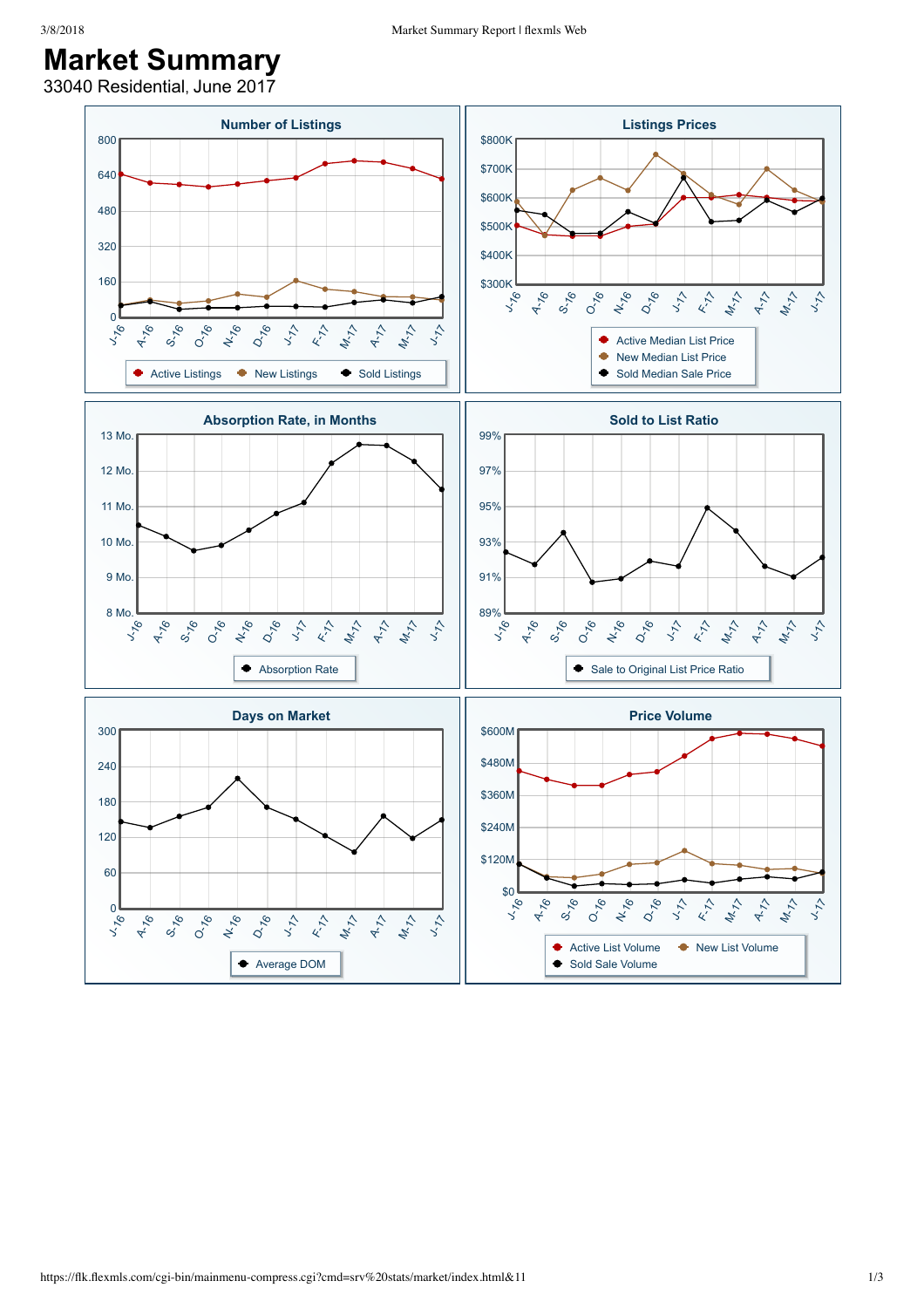| <b>Summary Statistics</b> |               |           |         |                 |                 |          |
|---------------------------|---------------|-----------|---------|-----------------|-----------------|----------|
|                           | <b>Jun-17</b> | Jun-16    | $%$ Chg | <b>2017 YTD</b> | <b>2016 YTD</b> | $%$ Chg  |
| Absorption Rate           | 11.47         | 11.51     | $-0.35$ | 12.08           | 12.05           | 0.25     |
| Average List Price        | \$871.333     | \$720.294 | 20.97   | \$828.318       | \$746.053       | 11.03    |
| Median List Price         | \$586.750     | \$516,500 | 13.60   | \$594.000       | \$550,000       | 8.00     |
| Average Sale Price        | \$787.768     | \$780.236 | 0.97    | \$748.397       | \$680.853       | 9.92     |
| Median Sale Price         | \$596.400     | \$492,000 | 21.22   | \$560,000       | \$530,000       | 5.66     |
| Average DOM               | 148           | 136       | 8.82    | 133             | 146             | $-8.90$  |
| Median DOM                |               | 82        | $-6.10$ | 72              | 88              | $-18.18$ |

| <b>Sold Listings</b> |                   |                |          |                     |                         |         | <b>Pending Listings</b> |                |                         |                     |                |                |          |
|----------------------|-------------------|----------------|----------|---------------------|-------------------------|---------|-------------------------|----------------|-------------------------|---------------------|----------------|----------------|----------|
|                      | <b>This Month</b> |                |          | <b>Year to Date</b> |                         |         |                         |                | <b>This Month</b>       | <b>Year to Date</b> |                |                |          |
|                      | 2017              | 2016           | % Chg    | 2017                | 2016                    | % Chg   |                         | 2017           | 2016                    | % Chg               | 2017           | 2016           | % Chg    |
| 0-99.999             | 4                 | 3              | 33.3     | 14                  | 16                      | $-12.5$ | 0-99,999                | 4              | 1                       | 300.0               | 21             | 17             | 23.5     |
| 100,000-149,999      | 1                 | 1              | 0.0      | 4                   | $\overline{4}$          | 0.0     | 100,000-149,999         | 0              | 0                       | 0.0                 | 3              | $\overline{2}$ | 50.0     |
| 150,000-199,999      | 0                 | 1              | $-100.0$ | 3                   | 12                      | $-75.0$ | 150,000-199,999         | 0              | $\mathbf{1}$            | $-100.0$            | $\overline{2}$ | 11             | $-81.8$  |
| 200,000-249,999      | $\overline{2}$    | 3              | $-33.3$  | 10                  | 10                      | 0.0     | 200,000-249,999         | 4              | 3                       | 33.3                | 9              | 11             | $-18.2$  |
| 250,000-299,999      | 0                 | 3              | $-100.0$ | 9                   | 13                      | $-30.8$ | 250,000-299,999         | 0              | 1                       | $-100.0$            | 12             | 11             | 9.1      |
| 300,000-349,999      | 5                 | $\overline{7}$ | $-28.6$  | 21                  | 25                      | $-16.0$ | 300,000-349,999         | 3              | $\overline{2}$          | 50.0                | 16             | 21             | $-23.8$  |
| 350,000-399,999      | 10                | $\overline{7}$ | 42.9     | 35                  | 30                      | 16.7    | 350,000-399,999         | 8              | 6                       | 33.3                | 40             | 33             | 21.2     |
| 400,000-449,999      | 3                 | 3              | 0.0      | 20                  | 29                      | $-31.0$ | 400,000-449,999         | 1              | 5                       | $-80.0$             | 14             | 28             | $-50.0$  |
| 450,000-499,999      | 11                | 10             | 10.0     | 38                  | 44                      | $-13.6$ | 450,000-499,999         | 8              | $\overline{7}$          | 14.3                | 38             | 44             | $-13.6$  |
| 500,000-549,999      | 6                 | $\mathbf 0$    | N/A      | 33                  | 24                      | 37.5    | 500,000-549,999         | 5              | 4                       | 25.0                | 28             | 22             | 27.3     |
| 550,000-599,999      | 4                 | $\overline{4}$ | 0.0      | 19                  | 24                      | $-20.8$ | 550,000-599,999         | 6              | 8                       | $-25.0$             | 32             | 32             | 0.0      |
| 600,000-649,999      | 6                 | $\overline{2}$ | 200.0    | 29                  | 25                      | 16.0    | 600,000-649,999         | 3              | $\overline{\mathbf{4}}$ | $-25.0$             | 22             | 23             | $-4.3$   |
| 650,000-699,999      | $\Omega$          | 1              | $-100.0$ | 11                  | 13                      | $-15.4$ | 650,000-699,999         | $\Omega$       | 1                       | $-100.0$            | 17             | 13             | 30.8     |
| 700.000-749.999      | 4                 | $\mathbf{1}$   | 300.0    | 16                  | 12                      | 33.3    | 700,000-749,999         | $\overline{2}$ | $\mathbf{1}$            | 100.0               | 15             | 11             | 36.4     |
| 750,000-799,999      | 3                 | 3              | 0.0      | 13                  | 16                      | $-18.7$ | 750,000-799,999         | 1              | 3                       | $-66.7$             | 11             | 18             | $-38.9$  |
| 800,000-849,999      | 5                 | $\mathbf{1}$   | 400.0    | 9                   | 10                      | $-10.0$ | 800,000-849,999         | 3              | $\Omega$                | N/A                 | 8              | 8              | 0.0      |
| 850,000-899,999      | $\mathbf{1}$      | 1              | 0.0      | 9                   | 12                      | $-25.0$ | 850,000-899,999         | 3              | 3                       | 0.0                 | 12             | 20             | $-40.0$  |
| 900,000-949,999      | $\mathbf{1}$      | $\overline{2}$ | $-50.0$  | 8                   | 9                       | $-11.1$ | 900,000-949,999         | 0              | 1                       | $-100.0$            | $\overline{4}$ | 3              | 33.3     |
| 950,000-999,999      | $\overline{c}$    | 3              | $-33.3$  | 9                   | 6                       | 50.0    | 950,000-999,999         | 3              | $\overline{c}$          | 50.0                | 9              | 13             | $-30.8$  |
| 1,000,000-1,099,999  | $\overline{2}$    | $\overline{2}$ | 0.0      | $\overline{7}$      | 11                      | $-36.4$ | 1,000,000-1,099,999     | 1              | 0                       | N/A                 | 9              | 5              | 80.0     |
| 1,100,000-1,199,999  | 3                 | $\overline{2}$ | 50.0     | 10                  | 6                       | 66.7    | 1,100,000-1,199,999     | 1              | 1                       | 0.0                 | 5              | 9              | $-44.4$  |
| 1,200,000-1,299,999  | 3                 | $\mathbf{1}$   | 200.0    | 18                  | 6                       | 200.0   | 1,200,000-1,299,999     | 1              | 1                       | 0.0                 | 14             | 8              | 75.0     |
| 1,300,000-1,399,999  | 3                 | 1              | 200.0    | 6                   | 5                       | 20.0    | 1,300,000-1,399,999     | 1              | 1                       | 0.0                 | 11             | 6              | 83.3     |
| 1,400,000-1,499,999  | $\mathbf{1}$      | $\mathbf 0$    | N/A      | 4                   | 5                       | $-20.0$ | 1,400,000-1,499,999     | 0              | 0                       | 0.0                 | 4              | 6              | $-33.3$  |
| 1,500,000-1,599,999  | $\mathbf{1}$      | $\overline{2}$ | $-50.0$  | 3                   | 6                       | $-50.0$ | 1,500,000-1,599,999     | 1              | $\overline{c}$          | $-50.0$             | 5              | 5              | 0.0      |
| 1,600,000-1,699,999  | 5                 | $\Omega$       | N/A      | 9                   | $\Omega$                | N/A     | 1,600,000-1,699,999     | $\overline{2}$ | 1                       | 100.0               | 10             | 4              | 150.0    |
| 1,700,000-1,799,999  | $\mathbf{1}$      | $\mathbf 0$    | N/A      | $\overline{2}$      | $\mathbf{1}$            | 100.0   | 1,700,000-1,799,999     | 0              | 0                       | 0.0                 | 3              | 0              | N/A      |
| 1,800,000-1,899,999  | $\mathbf{1}$      | $\overline{2}$ | $-50.0$  | $\overline{2}$      | $\overline{7}$          | $-71.4$ | 1,800,000-1,899,999     | $\Omega$       | $\mathbf{0}$            | 0.0                 | $\overline{4}$ | 3              | 33.3     |
| 1,900,000-1,999,999  | $\Omega$          | $\mathbf{1}$   | $-100.0$ | 1                   | $\overline{2}$          | $-50.0$ | 1,900,000-1,999,999     | 0              | 1                       | $-100.0$            | $\overline{2}$ | 5              | $-60.0$  |
| 2,000,000-2,249,999  | $\mathbf{0}$      | $\overline{2}$ | $-100.0$ | 4                   | $\overline{\mathbf{4}}$ | 0.0     | 2,000,000-2,249,999     | 1              | 0                       | N/A                 | $\overline{2}$ | 5              | $-60.0$  |
| 2,250,000-2,499,999  | $\Omega$          | $\Omega$       | 0.0      | 0                   | $\Omega$                | 0.0     | 2,250,000-2,499,999     | 1              | $\overline{2}$          | $-50.0$             | 5              | 3              | 66.7     |
| 2,500,000-2,749,999  | $\mathbf{1}$      | $\Omega$       | N/A      | 3                   | $\mathbf{1}$            | 200.0   | 2,500,000-2,749,999     | 0              | $\Omega$                | 0.0                 | $\overline{2}$ | $\mathbf{1}$   | 100.0    |
| 2,750,000-2,999,999  | 1                 | 1              | 0.0      | $\overline{2}$      | $\overline{2}$          | 0.0     | 2,750,000-2,999,999     | 0              | 1                       | $-100.0$            | 3              | 3              | 0.0      |
| 3,000,000-3,249,999  | $\Omega$          | $\Omega$       | 0.0      | $\mathbf{0}$        | $\Omega$                | 0.0     | 3,000,000-3,249,999     | $\Omega$       | $\mathbf{0}$            | 0.0                 | 0              | 0              | 0.0      |
| 3,250,000-3,499,999  | 0                 | 1              | $-100.0$ | 1                   | $\mathbf{1}$            | 0.0     | 3,250,000-3,499,999     | 0              | 0                       | 0.0                 | 0              | 0              | 0.0      |
| 3,500,000-3,749,999  | $\mathbf{1}$      | 1              | 0.0      | 1                   | 3                       | $-66.7$ | 3,500,000-3,749,999     | 0              | 1                       | $-100.0$            | 0              | $\mathbf{1}$   | $-100.0$ |
| 3,750,000-3,999,999  | $\Omega$          | $\Omega$       | 0.0      | 1                   | $\Omega$                | N/A     | 3,750,000-3,999,999     | $\Omega$       | $\Omega$                | 0.0                 | 1              | 3              | $-66.7$  |
| 4,000,000-4,249,999  | 0                 | $\Omega$       | 0.0      | 0                   | $\Omega$                | 0.0     | 4,000,000-4,249,999     | 0              | $\Omega$                | 0.0                 | 0              | $\mathbf 0$    | 0.0      |
| 4,250,000-4,499,999  | 0                 | $\mathbf 0$    | 0.0      | 0                   | $\mathbf 0$             | 0.0     | 4,250,000-4,499,999     | 0              | 1                       | $-100.0$            | 1              | $\mathbf{1}$   | 0.0      |
| 4,500,000-4,749,999  | 0                 | $\mathbf 0$    | 0.0      | 1                   | $\mathbf 0$             | N/A     | 4,500,000-4,749,999     | $\Omega$       | 0                       | 0.0                 | 0              | 0              | 0.0      |
| 4,750,000-4,999,999  | 0                 | $\Omega$       | 0.0      | 0                   | $\Omega$                | 0.0     | 4,750,000-4,999,999     | 0              | 0                       | 0.0                 | $\Omega$       | 0              | 0.0      |
| 5,000,000+           | 0                 | $\mathbf 0$    | 0.0      | $\overline{c}$      | $\mathbf{1}$            | 100.0   | $5,000,000+$            | 0              | 0                       | 0.0                 | $\mathbf{1}$   | $\mathbf{1}$   | 0.0      |
| Totals               | 91                | 72             | 26.4     | 387                 | 395                     | $-2.0$  | Totals                  | 63             | 65                      | $-3.1$              | 395            | 410            | $-3.7$   |